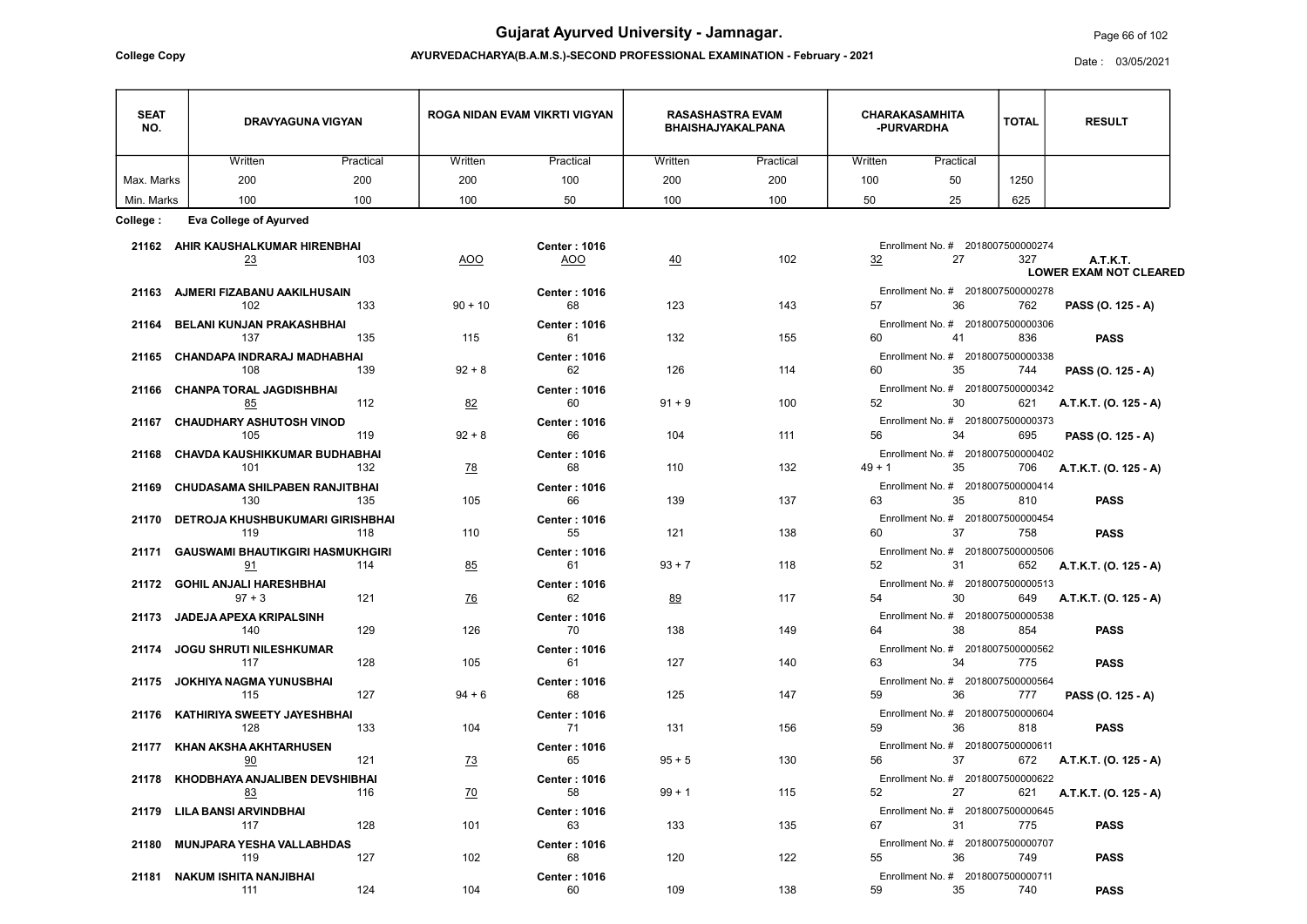AYURVEDACHARYA(B.A.M.S.)-SECOND PROFESSIONAL EXAMINATION - February - 2021 College Copy Date : 03/05/2021

## Page 67 of 102

| <b>SEAT</b><br>NO. | <b>DRAVYAGUNA VIGYAN</b>                |           | ROGA NIDAN EVAM VIKRTI VIGYAN |                           | <b>RASASHASTRA EVAM</b><br><b>BHAISHAJYAKALPANA</b> |           | <b>CHARAKASAMHITA</b><br>-PURVARDHA |                                   | <b>TOTAL</b> | <b>RESULT</b>                                    |
|--------------------|-----------------------------------------|-----------|-------------------------------|---------------------------|-----------------------------------------------------|-----------|-------------------------------------|-----------------------------------|--------------|--------------------------------------------------|
|                    | Written                                 | Practical | Written                       | Practical                 | Written                                             | Practical | Written                             | Practical                         |              |                                                  |
| Max. Marks         | 200                                     | 200       | 200                           | 100                       | 200                                                 | 200       | 100                                 | 50                                | 1250         |                                                  |
| Min. Marks         | 100                                     | 100       | 100                           | 50                        | 100                                                 | 100       | 50                                  | 25                                | 625          |                                                  |
| College :          | <b>Eva College of Ayurved</b>           |           |                               |                           |                                                     |           |                                     |                                   |              |                                                  |
|                    | 21182 NAKUM KRISHNABEN NATHUBHAI        |           |                               | <b>Center: 1016</b>       |                                                     |           |                                     | Enrollment No. # 2018007500000713 |              |                                                  |
|                    | 106                                     | 122       | 106                           | 61                        | 105                                                 | 125       | 62                                  | 34                                | 721          | <b>PASS</b>                                      |
|                    | 21183 NOYDA AATIKA FIROJBHAI            |           |                               | <b>Center: 1016</b>       |                                                     |           |                                     | Enrollment No. # 2018007500000724 |              |                                                  |
|                    | 115                                     | 141       | 102                           | 70                        | 120                                                 | 144       |                                     | 60 39 30                          | 791          | <b>PASS</b>                                      |
|                    | 21184 ODEDARA KARAN BHIMABHAI           |           |                               | <b>Center: 1016</b>       |                                                     |           |                                     | Enrollment No. # 2018007500000726 |              |                                                  |
|                    | 123                                     | 128       | 104                           | 63                        | 109                                                 | 131       | 70                                  | 39                                | 767          | <b>PASS</b>                                      |
|                    | 21185 ODEDRA UDAY PARBAT                |           |                               | <b>Center: 1016</b>       |                                                     |           |                                     | Enrollment No. # 2018007500000727 |              |                                                  |
|                    | 139                                     | 130       | 105                           | 65                        | 105                                                 | 138       |                                     | 70 32                             | 784          | <b>PASS</b>                                      |
|                    | 21186 PADAYA M IBRAHIM MAHEMUD          |           |                               | <b>Center: 1016</b>       |                                                     |           |                                     | Enrollment No. # 2018007500000731 |              |                                                  |
|                    | 123                                     | 140       | 109                           | 65                        | 125                                                 | 142       |                                     | 73 33                             | 810          | <b>PASS</b>                                      |
|                    | 21187 PADSUMBIYA BHARGAV BIPINBHAI      |           |                               | <b>Center: 1016</b>       |                                                     |           |                                     | Enrollment No. # 2018007500000733 |              |                                                  |
|                    | 116                                     | 123       | 122                           | 68                        | 131                                                 | 125       |                                     | 70 33                             | 788          | <b>PASS</b>                                      |
|                    | 21188 PAREKH JAYDEEP VIJAYKUMAR         |           |                               | <b>Center: 1016</b>       |                                                     |           |                                     | Enrollment No. # 2018007500000756 |              |                                                  |
|                    | <u>74</u>                               | 112       | $\underline{71}$              | 65                        | 84                                                  | 101       | 67                                  | 25                                | 599          | <b>A.T.K.T.</b>                                  |
|                    | 21189 PARMAR BEENA JIVRAJBHAI           |           |                               | <b>Center: 1016</b>       |                                                     |           |                                     | Enrollment No. # 2018007500000763 |              |                                                  |
|                    | 85                                      | 121       | 55                            | 66                        | 102                                                 | 108       | 62                                  | 30 <sub>2</sub>                   | 629          | <b>A.T.K.T.</b><br><b>LOWER EXAM NOT CLEARED</b> |
|                    |                                         |           |                               |                           |                                                     |           |                                     |                                   |              |                                                  |
|                    | 21190 PARMAR APILA NANJIBHAI            |           |                               | <b>Center: 1016</b><br>67 |                                                     |           |                                     | Enrollment No. # 2018007500000765 |              |                                                  |
|                    | 117                                     | 121       | $97 + 3$                      |                           | 108                                                 | 119       | 64                                  | $32 - 32$                         | 728          | PASS (O. 125 - A)                                |
| 21191              | PARMAR BANSARI JIVRAJBHAI               |           |                               | <b>Center: 1016</b>       |                                                     |           |                                     | Enrollment No. # 2018007500000766 |              |                                                  |
|                    | 117                                     | 122       | $99 + 1$                      | 65                        | 102                                                 | 108       | 63                                  | 32                                | 709          | PASS (O. 125 - A)                                |
|                    | 21192 PARMAR JATINKUMAR VINODBHAI       |           |                               | <b>Center: 1016</b>       |                                                     |           |                                     | Enrollment No. # 2018007500000772 |              |                                                  |
|                    | 102                                     | 124       | 126                           | 66                        | 122                                                 | 127       | 63                                  | 36                                | 766          | <b>PASS</b>                                      |
|                    | 21193 PATEL ASHRAY KANUBHAI             |           |                               | <b>Center: 1016</b>       |                                                     |           |                                     | Enrollment No. # 2018007500000804 |              |                                                  |
|                    | 118<br>115                              |           | 104                           | 64                        | 117                                                 | 124       | 50                                  | 31                                | 723 —        | <b>PASS</b>                                      |
|                    | 21194 PATEL KRUTIKAKUMARI ARVINDBHAI    |           |                               | <b>Center: 1016</b>       |                                                     |           |                                     | Enrollment No. # 2018007500000849 |              |                                                  |
|                    | $95 + 5$                                | 117       | $97 + 3$                      | 61                        | 106                                                 | 118       |                                     | 40 29                             |              | 671 <b>A.T.K.T. (O. 125 - A)</b>                 |
|                    | 21195 PATEL MASOOM MANOJKUMAR           |           |                               | <b>Center: 1016</b>       |                                                     |           |                                     | Enrollment No. # 2018007500000859 |              |                                                  |
|                    | $\sim$ 125<br>144                       |           | 125                           | 65                        | 147                                                 | 143       |                                     | 68 34                             | 851 — 1      | <b>PASS</b>                                      |
|                    | 21196 PATEL MIHIRBHAI THAKORBHAI        |           |                               | <b>Center: 1016</b>       |                                                     |           |                                     | Enrollment No. # 2018007500000863 |              |                                                  |
|                    | $\sim$ 116<br>114                       |           | 118                           | 59                        | 112                                                 | 126       | 61 - 10                             | 35                                | 741          | <b>PASS</b>                                      |
|                    | 21197 PITRODA RIDDHI MANSUKHBHAI        |           |                               | <b>Center: 1016</b>       |                                                     |           |                                     | Enrollment No. # 2018007500000939 |              |                                                  |
|                    | $\sim$ 119<br>106                       |           | $95 + 5$                      | 58                        | $\frac{75}{2}$                                      | 125       |                                     | 50 31                             |              | 664 <b>A.T.K.T. (O. 125 - A)</b>                 |
|                    | 21198 PRAJAPATI MUKUNDKUMAR RAMESHBHAI  |           |                               | <b>Center: 1016</b>       |                                                     |           |                                     | Enrollment No. # 2018007500000943 |              |                                                  |
|                    | $\underline{50}$                        | 113       | $\frac{48}{}$                 | 57                        | 37                                                  | 104       |                                     | 41 28                             | 478          | <b>A.T.K.T.</b>                                  |
|                    | 21199 PRAJAPATI RIHENKUMAR VISHNUPRASAD |           |                               | <b>Center: 1016</b>       |                                                     |           |                                     | Enrollment No. # 2018007500000956 |              |                                                  |
|                    | 138                                     | 122       | 131                           | 66                        | 137                                                 | 134       |                                     | 63 41                             | 832          | <b>PASS</b>                                      |
|                    | 21200 RANA DUSHYANTSINH RAMDEVSINH      |           |                               | <b>Center: 1016</b>       |                                                     |           |                                     | Enrollment No. # 2018007500000977 |              |                                                  |
|                    | 120                                     | 146       | 122                           | 63                        | 123                                                 | 142       | 63 — 100                            | 34                                | 813          | <b>PASS</b>                                      |
|                    | 21201 RATHVA JIGITSHABEN NANSING        |           |                               | <b>Center: 1016</b>       |                                                     |           |                                     | Enrollment No. # 2018007500000993 |              |                                                  |
|                    | <u>83</u>                               | 123       | 69                            | 57                        | 88                                                  | 110       | 37                                  | 28                                | 595          | A.T.K.T.                                         |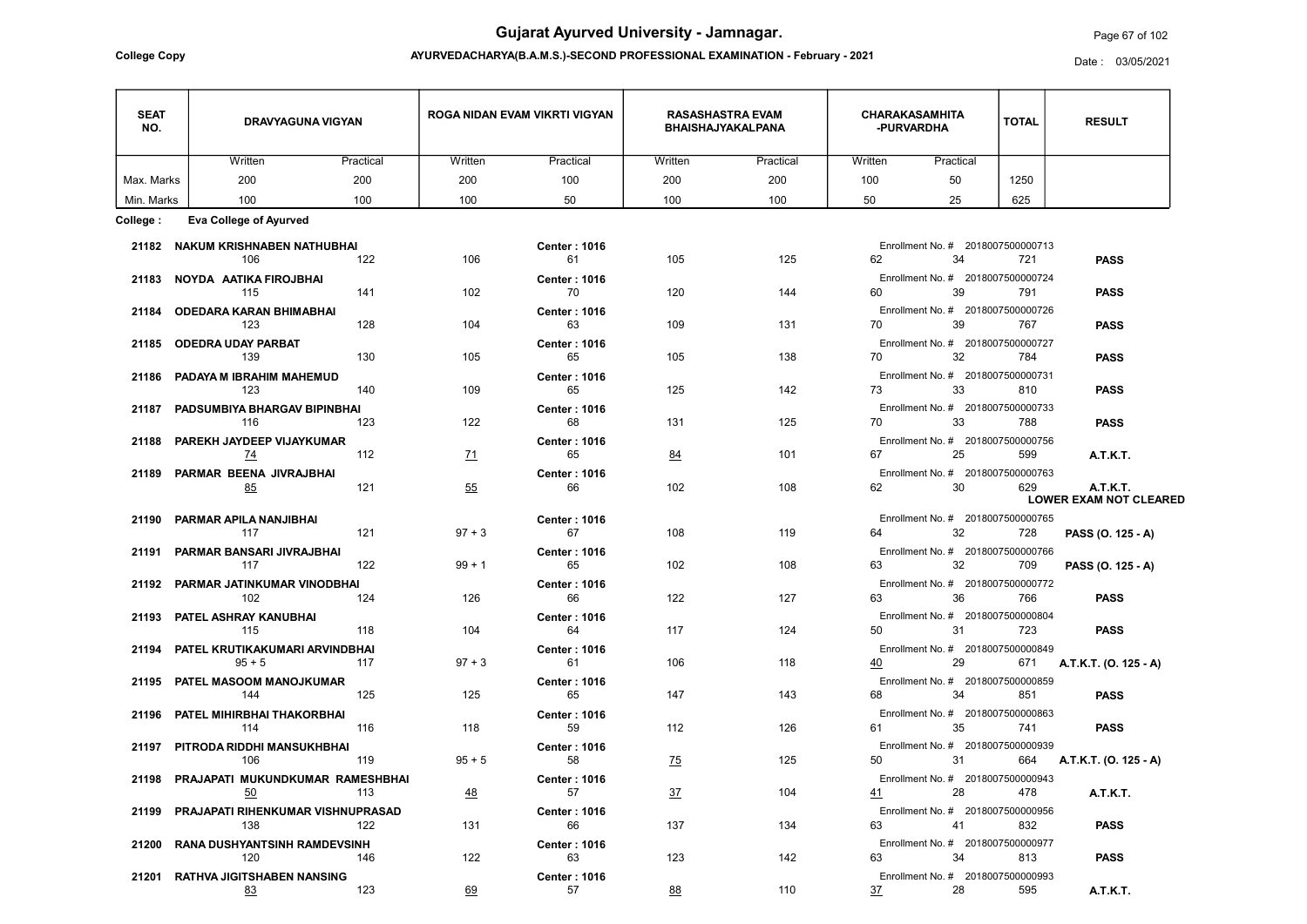AYURVEDACHARYA(B.A.M.S.)-SECOND PROFESSIONAL EXAMINATION - February - 2021 College Copy Date : 03/05/2021

## Page 68 of 102

| <b>SEAT</b><br>NO. | <b>DRAVYAGUNA VIGYAN</b>                     |           | ROGA NIDAN EVAM VIKRTI VIGYAN |                           | <b>RASASHASTRA EVAM</b><br><b>BHAISHAJYAKALPANA</b> |           | <b>CHARAKASAMHITA</b><br>-PURVARDHA |                                                  | <b>TOTAL</b> | <b>RESULT</b>                                    |
|--------------------|----------------------------------------------|-----------|-------------------------------|---------------------------|-----------------------------------------------------|-----------|-------------------------------------|--------------------------------------------------|--------------|--------------------------------------------------|
|                    | Written                                      | Practical | Written                       | Practical                 | Written                                             | Practical | Written                             | Practical                                        |              |                                                  |
| Max. Marks         | 200                                          | 200       | 200                           | 100                       | 200                                                 | 200       | 100                                 | 50                                               | 1250         |                                                  |
| Min. Marks         | 100                                          | 100       | 100                           | 50                        | 100                                                 | 100       | 50                                  | 25                                               | 625          |                                                  |
| College :          | <b>Eva College of Ayurved</b>                |           |                               |                           |                                                     |           |                                     |                                                  |              |                                                  |
|                    | 21202 RAVAL DIPENKUMAR DHARMENDRAKUMAR       |           |                               | <b>Center: 1016</b>       |                                                     |           |                                     | Enrollment No. # 2018007500000999                |              |                                                  |
|                    | 90                                           | 116       | $93 + 7$                      | 54                        | $\underline{74}$                                    | 132       | 35                                  | 27                                               | 628          | A.T.K.T. (O. 125 - A)                            |
|                    | 21203 ROJASARA MEHULBHAI MAVJIBHAI           |           |                               | <b>Center: 1016</b>       |                                                     |           |                                     | Enrollment No. # 2018007500001005                |              |                                                  |
|                    | 15                                           | 100       | Z <sup>2</sup>                | 59                        | 49                                                  | 100       | 23                                  | 25                                               | 443          | <b>A.T.K.T.</b><br><b>LOWER EXAM NOT CLEARED</b> |
|                    | 21204 SAGATHIYA NIKHIL MOHANBHAI<br>115      | 109       | 129                           | <b>Center: 1016</b><br>58 | 122                                                 | 136       | 59                                  | Enrollment No. # 2018007500001009<br>32          | 760          | <b>PASS</b>                                      |
|                    | 21205 SANGHANI DHRUVIKABEN VINODBHAI         |           |                               | <b>Center: 1016</b>       |                                                     |           |                                     | Enrollment No. # 2018007500001016                |              |                                                  |
|                    | 115                                          | 125       | 105                           | 63                        | 121                                                 | 134       | 53                                  | 29                                               | 745          | <b>PASS</b>                                      |
|                    | 21206 SANGHANI JAY ODHAVJIBHAI               |           |                               | <b>Center: 1016</b>       |                                                     |           |                                     | Enrollment No. # 2018007500001017                |              |                                                  |
|                    | 90                                           | 118       | 91                            | 62                        | <u>79</u>                                           | 110       | 57                                  | 32                                               | 639          | <b>A.T.K.T.</b>                                  |
|                    | 21207 SEVARA DIPEN MUKESHBHAI                |           |                               | <b>Center: 1016</b>       |                                                     |           |                                     | Enrollment No. # 2018007500001026                |              |                                                  |
|                    | 104                                          | 112       | 109                           | 60                        | 81                                                  | 122       | 54                                  | 33                                               | 675          | <b>A.T.K.T.</b>                                  |
|                    | 21208 SOJITRA VIVEK HARSUKHBHAI              |           |                               | <b>Center: 1016</b>       | 100                                                 |           |                                     | Enrollment No. # 2018007500001058                |              |                                                  |
|                    | 114                                          | 129       | $98 + 2$                      | 60                        |                                                     | 150       | 59                                  | 32                                               | 744          | PASS (O. 125 - A)                                |
|                    | 21209 SOLANKI URVI HARIBHAI<br>100           | 121       | $93 + 7$                      | <b>Center: 1016</b><br>58 | $99 + 1$                                            | 145       | 57                                  | Enrollment No. # 2018007500001073<br>30          | 711          | PASS (O. 125 - A)                                |
|                    | 21210 SOLANKI VISHVABEN RANCHHODBHAI         |           |                               | <b>Center: 1016</b>       |                                                     |           |                                     | Enrollment No. # 2018007500001075                |              |                                                  |
|                    | 130                                          | 128       | 117                           | 66                        | 120                                                 | 152       | 61                                  | 38 38                                            | 812          | <b>PASS</b>                                      |
| 21211              | <b>TAMBOLIYA SAGAR PARASOTAMBHAI</b>         |           |                               | <b>Center: 1016</b>       |                                                     |           |                                     | Enrollment No. # 2018007500001096                |              |                                                  |
|                    | $93 + 7$                                     | 116       | 102                           | 55                        | 69                                                  | 101       | 55                                  | 30                                               | 628          | A.T.K.T. (O. 125 - A)                            |
|                    | 21212 THAKKAR OM KAMLESHBHAI                 |           |                               | <b>Center: 1016</b>       |                                                     |           |                                     | Enrollment No. # 2018007500001109                |              |                                                  |
|                    | 121                                          | 115       | 101                           | 63                        | 123                                                 | 136       | 65                                  | 33                                               | 757          | <b>PASS</b>                                      |
|                    | 21213 THANTH NISHABEN BHATURBHAI             |           |                               | <b>Center: 1016</b>       |                                                     |           |                                     | Enrollment No. # 2018007500001114                |              |                                                  |
|                    | 131                                          | 137       | 116                           | 68                        | 123                                                 | 159       |                                     | 39                                               | 839          | <b>PASS</b>                                      |
|                    | 21214 VAGHELA POONAMBAISA BALVANTSINH        |           |                               | <b>Center: 1016</b>       |                                                     |           |                                     | Enrollment No. # 2018007500001143                |              |                                                  |
|                    | 111                                          | 117       | $96 + 4$                      | 61                        | 109                                                 | 139       |                                     | 68 35                                            | 740          | PASS (O. 125 - A)                                |
|                    | 21215 VAGHELA PRITESH HIRABHAI               |           |                               | <b>Center: 1016</b>       |                                                     |           |                                     | Enrollment No. # 2018007500001144                |              |                                                  |
|                    | <u>86</u>                                    | 113       | <u>78</u>                     | 59                        | 68                                                  | 136       |                                     | 53 31                                            | 624          | <b>A.T.K.T.</b>                                  |
|                    | 21216 VAGHERA ASHISH CHHAGANLAL<br><u>65</u> | 105       | 64                            | <b>Center: 1016</b><br>56 | 31                                                  | 100       |                                     | Enrollment No. # 2018007500001147<br>$46 + 4$ 26 |              | 497 <b>A.T.K.T. (O. 125 - A)</b>                 |
|                    | 21217 VANVI NIKIT ASHOKBHAI                  |           |                               | <b>Center: 1016</b>       |                                                     |           |                                     | Enrollment No. # 2018007500001156                |              |                                                  |
|                    | - 114                                        | 135       | 103                           | 50                        | $99 + 1$                                            | 146       |                                     | 58 28                                            | 734          | PASS (O. 125 - A)                                |
|                    | 21218 VASANI KRUPALI JITENDRA                |           |                               | <b>Center: 1016</b>       |                                                     |           |                                     | Enrollment No. # 2018007500001162                |              |                                                  |
|                    | 134                                          | 139       | 111                           | 70                        | 133                                                 | 146       |                                     | 38                                               | 837          | <b>PASS</b>                                      |
|                    | 21219 VASAVA FILOMEENABEN RAJESHBHAI         |           |                               | <b>Center: 1016</b>       |                                                     |           |                                     | Enrollment No. # 2018007500001166                |              |                                                  |
|                    | 102                                          | 130       | 88                            | 61                        | 112                                                 | 133       | 52 and $\sim$                       | 33                                               | 711          | <b>A.T.K.T.</b>                                  |
|                    | 21220 VIRANI RUCHI VALLABHBHAI               |           |                               | <b>Center: 1016</b>       |                                                     |           |                                     | Enrollment No. # 2018007500001175                |              |                                                  |
|                    | 137                                          | 154       | 135                           | 70                        | 164                                                 | 162       | 66                                  | 40                                               | 928          | <b>PASS</b>                                      |
|                    | 21221 ZALA JAYKUMAR VARJANGBHAI              |           |                               | <b>Center: 1016</b>       |                                                     |           |                                     | Enrollment No. # 2018007500001185                |              |                                                  |
|                    | 115                                          | 129       | $91 + 9$                      | 60                        | 125                                                 | 126       | 52                                  | 30                                               | 737          | PASS (O. 125 - A)                                |